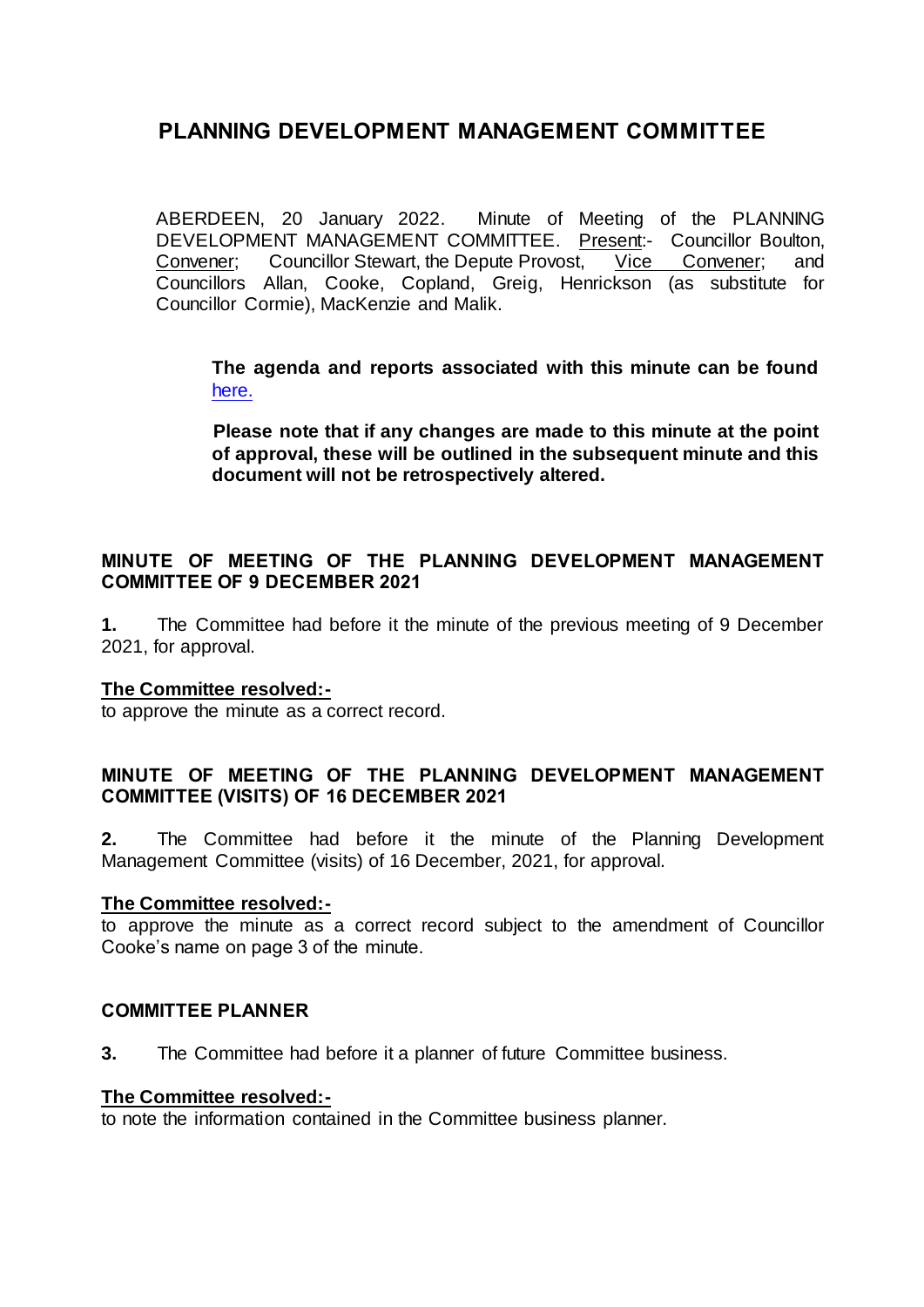20 January 2022

# **LAND AT TILLYOCH, CULTER HOUSE ROAD - PRE DETERMINATION HEARING - 211699**

**4.** The Committee had before it a report by the Interim Chief Officer – Strategic Place Planning, which considered whether the planning application for Tillyoch Culter House Road Aberdeen, which triggered the statutory criteria to require that a Pre-Determination Hearing be held, should be determined by the Planning Development Management Committee or by Full Council.

### **The report recommended:-**

that the Committee -

- (a) note the contents of the report; and
- (b) agree that the application be subject of a statutory pre-determination hearing by a special meeting of the Planning Development Management Committee and that the application then be determined at a subsequent scheduled Planning Development Management Committee meeting.

### **The Committee resolved:-**

to approve the recommendations.

# **51 FROGHALL TERRACE ABERDEEN - 211499**

**5.** The Committee had before it a report by the Interim Chief Officer – Strategic Place Planning, **which recommended:-**

That the application for detailed planning permission for the change of use from class 9 (house) to class 8 (residential institution) at 51 Froghall Terrace be approved subject to the following condition:-

# **Condition**

1. Cycle Storage

The use hereby approved shall not take place unless details of the proposed secure cycle storage on site has been submitted to and approved in writing by the Planning Authority and such facilities have been made available for use by occupants.

Reason: In order to promote sustainable transport methods.

The Committee heard from Robert Forbes, Senior Planner, who spoke in furtherance of the application and answered questions from members.

#### **The Committee resolved:-**

to approve the recommendation and therefore approve the application conditionally.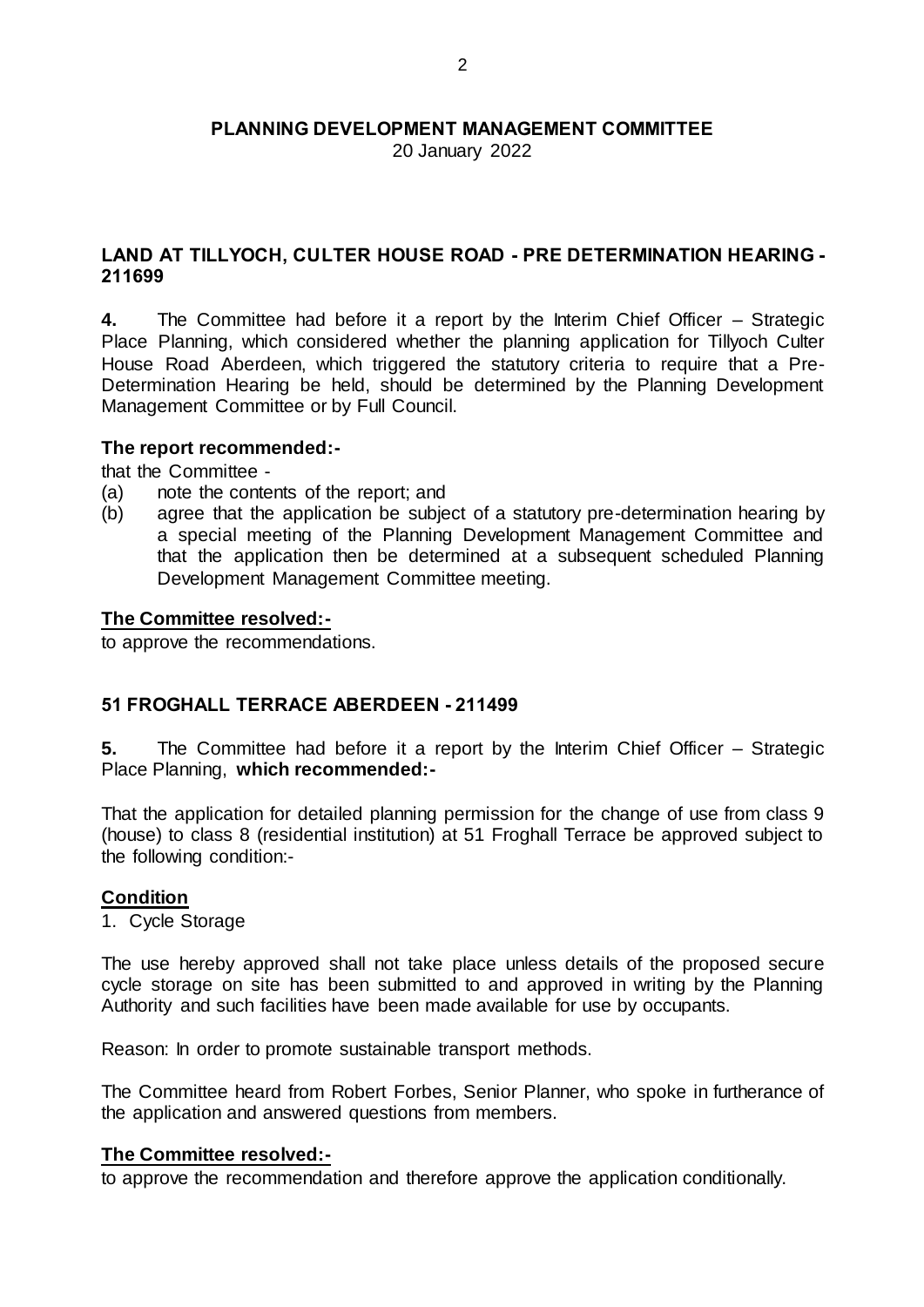20 January 2022

**At this juncture, the Convener advised that items 6.2 and 6.3 on the agenda (minute items 6 and 7), would be considered at the same time.** 

# **ALBYN HOSPITAL ABERDEEN - 211019**

**6.** The Committee had before it a report by the Interim Chief Officer – Strategic Place Planning, **which recommended:-**

That the application for detailed planning permission for the erection of a two storey extension with a plant room to the rear, erection of entrance extension with ramp to the front and side, alterations to the car parking and landscaping and other associated works at Albyn Hospital, Aberdeen, be approved subject to the following conditions:-

#### **Conditions**

(1) TREE PROTECTION

No development (including demolition or site setup) shall take place unless an updated tree protection plan and method statement has been submitted to and approved in writing by the planning authority. The plan and method statement shall take account of the addendum to arboricultural assessment dated December 2021. Thereafter the protection measures shall be implemented and remain in place for the duration of construction of the development.

Reason – to protect trees from damage during construction. in accordance with Policy NE5 (Trees and Woodlands).

#### (2) TREE PLANTING

The theatre extension hereby approved shall not be brought into use unless a scheme of compensatory tree planting has been submitted to and approved in writing by the planning authority. The scheme shall include trees at the southern boundary of the site shared with 1 Albyn Grove for the purposes of softening the interface between the two uses.

Thereafter all planting proposals shall be carried out in accordance with the approved scheme and shall be completed during the planting season immediately following the commencement of the development or as otherwise agreed in writing with the planning authority. Any planting which, within a period of 5 years from the completion of the development, in the opinion of the Planning Authority is dying, being severely damaged or becoming seriously diseased, shall be replaced by plants of similar size and species to those originally required to be planted.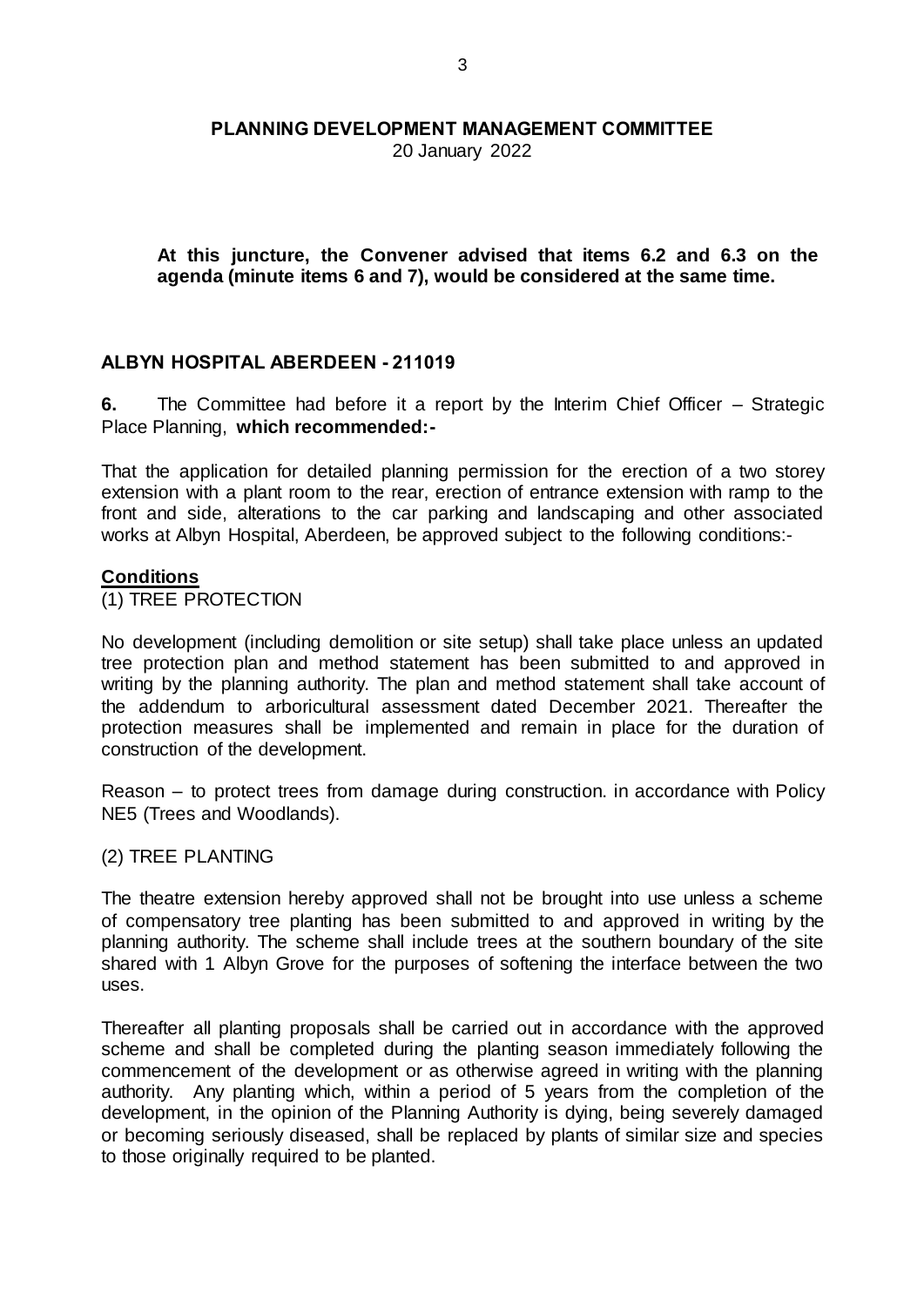20 January 2022

# (3) EXTERNAL FINISHING MATERIALS

No development shall take place unless a scheme detailing all external finishing materials of the proposed extension and entrance area has been submitted to and approved in writing by the planning authority. The scheme shall include detailed specifications of all materials to be used on the external areas of the building. Thereafter the development shall be finished in accordance with the approved scheme unless a written variation has been approved by the planning authority.

Reason – to ensure an appropriately high quality of detailing commensurate with the setting of the proposal.

#### (4) DRAINAGE

The theatre extension hereby approved shall not be brought into use unless the surface water drainage proposals shown on Cameron + Ross drawing A210085-XX-CAM-DR-C-001 (Rev.2) have been installed and are available for use.

Reason – to ensure that surface water is satisfactorily dealt with.

#### (5) CYCLE PARKING

The theatre extension hereby approved shall not be brought into use unless a scheme for cycle parking has been submitted to and approved in writing by the planning authority. The scheme shall include details of long-stay secure and covered cycle parking. Thereafter the development shall not be occupied unless the approved scheme has been implanted and is available for use.

Reason – to encourage cycling.

#### (6) NOISE

The theatre extension hereby approved shall not be brought into use unless –

- Details demonstrating that the noise from the intake duct of supply fan SF/1.02 does not exceed 48 dBA at 1m from the louvre;
- Details demonstrating that noise from the plantroom will not exceed 21 dBA outside the nearest dwelling on Albyn Grove with all mechanical plant units within operated at maximum duty. The details shall include location, dimensions and design of the louvres.

Have been submitted to and approved in writing by the planning authority. Thereafter the development shall not be occupied unless the development has been implemented in accordance with the approved details and any mitigation measures have been implemented or are in operation.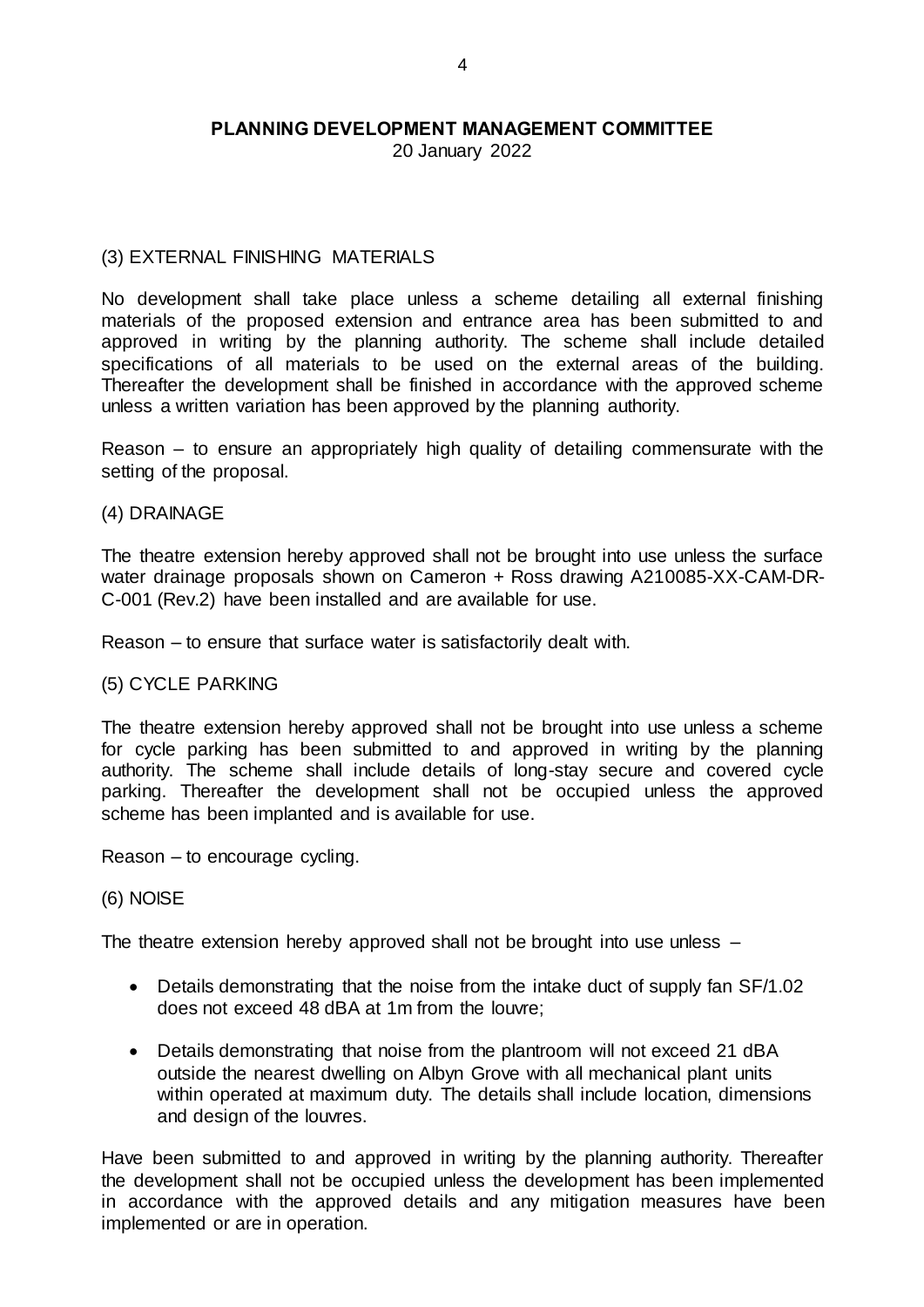20 January 2022

Reason – to protect surrounding residential properties from noise disturbance.

# (7) TRAVEL PLAN

The theatre extension hereby approved shall not be brought into use unless a travel plan has been submitted to and approved in writing by the planning authority. The plan shall outline sustainable measures to deter the use of the private car, in particular single occupant trips and provide detailed monitoring arrangements, modal split targets and associated penalties for not meeting targets.

Reason – to encourage more sustainable forms of travel to the development.

### (8) OBSCURE WINDOW

The theatre extension hereby approved shall not be brought into use unless any windows within the door on the south elevation of the extension have been fitted with obscure glass (minimum obscuration level 3). The obscure glass shall thereafter remain in place as long as the door exists.

Reason – to protect the occupiers of 1 Albyn Grove from overlooking.

The Committee heard from Matthew Easton, Senior Planner, who spoke in furtherance of the application and answered various questions from members.

#### **The Committee resolved:-**

to refuse the application unanimously for the following reasons:-

- 1. That the proposal would constitute overdevelopment of the site by virtue of the adverse impact of the proposal, in particular the 2 storey element on the residential amenity of residential properties at 1 and 3 Albyn Grove; and
- 2. That the proposal would be contrary to Policy D4 Historic Environment of the adopted Local Development Plan 2017, particularly in respect of the 2 storey element of the proposed extension, and would have an adverse impact on the character of the conservation area due to its visual prominence in views from Albyn Grove and Albyn Lane.

# **ALBYN HOSPITAL ABERDEEN - 211020**

**7.** The Committee had before it a report by the Interim Chief Officer – Strategic Place Planning, **which recommended:-**

That the application for listing building consent for the erection of a two storey extension with a plant room to the rear, erection of entrance extension with a ramp to the front and side, alterations to car parking and landscaping and other associated works at Albyn Hospital, Aberdeen, be approved subject to the following conditions:-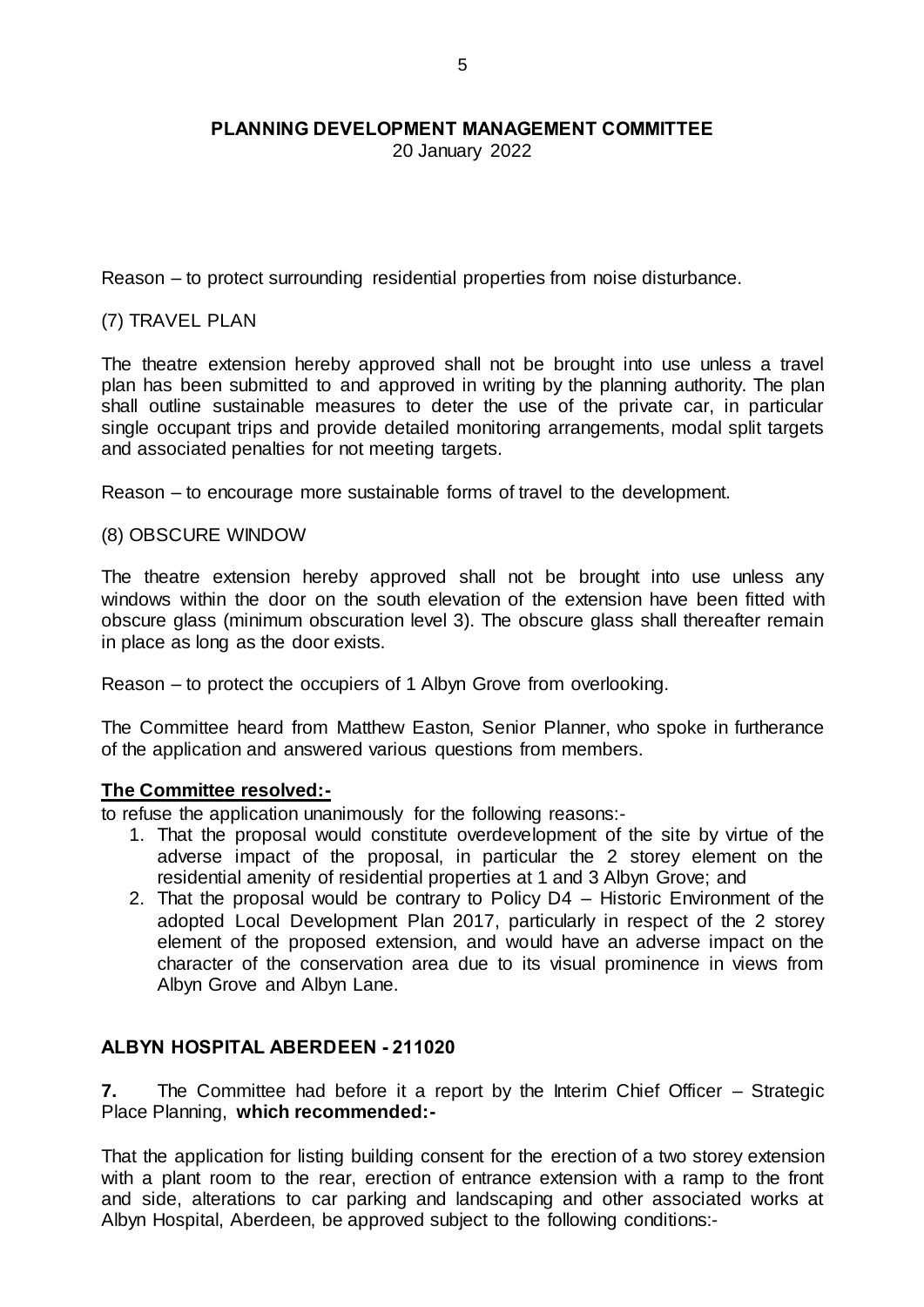20 January 2022

# **Conditions**

(1) EXTERNAL FINISHING MATERIALS

No development shall take place unless a scheme detailing all external finishing materials of the proposed extension and entrance area has been submitted to and approved in writing by the planning authority. The scheme shall include detailed specifications of all materials to be used on the external areas of the building. Thereafter the development shall be finished in accordance with the approved scheme unless a written variation has been approved by the planning authority.

Reason – to ensure an appropriately high quality of detailing commensurate with the setting of the proposal.

The Committee heard from Matthew Easton who spoke in furtherance of the application and answered questions from members.

### **The Committee resolved:-**

to refuse the application unanimously for the following reasons:-

That the proposal would be contrary to Policy D4 – Historic Environment of the adopted Aberdeen Local Development Plan 2017 in that it would have an adverse impact on the character of the category C listed buildings at 21 and 24 Albyn Place and category B listed buildings at 22 and 23 Albyn Place.

# **SITE AT QUATTRO HOUSE, WELLINGTON CIRCLE ABERDEEN - 210973**

**8.** The Committee had before it a report by the Interim Chief Officer – Strategic Place Planning, **which recommended:-**

That the application for planning permission in principle for a residential development of 79 units, comprising the conversion of an existing office building and the erection of a new build and associated infrastructure at the site at Quattro House, Wellington Circle Aberdeen, be approved subject to the following conditions:-

#### **Conditions (1) DESIGN AND LAYOUT OF ACCESSES, PATHS AND BUILDINGS**

No development within any particular phase or block shall take place unless a matters specified in conditions application, including the detailed layout and design of access points, roads, parking areas, buildings and other structures for that particular phase or block, has been submitted to and approved in writing by the planning authority.

The proposed development shall be in accordance with the overarching layout, siting, design, height and massing principles of roads, paths and buildings established by this grant of planning permission in principle and the matters specified in conditions applications shall comprise: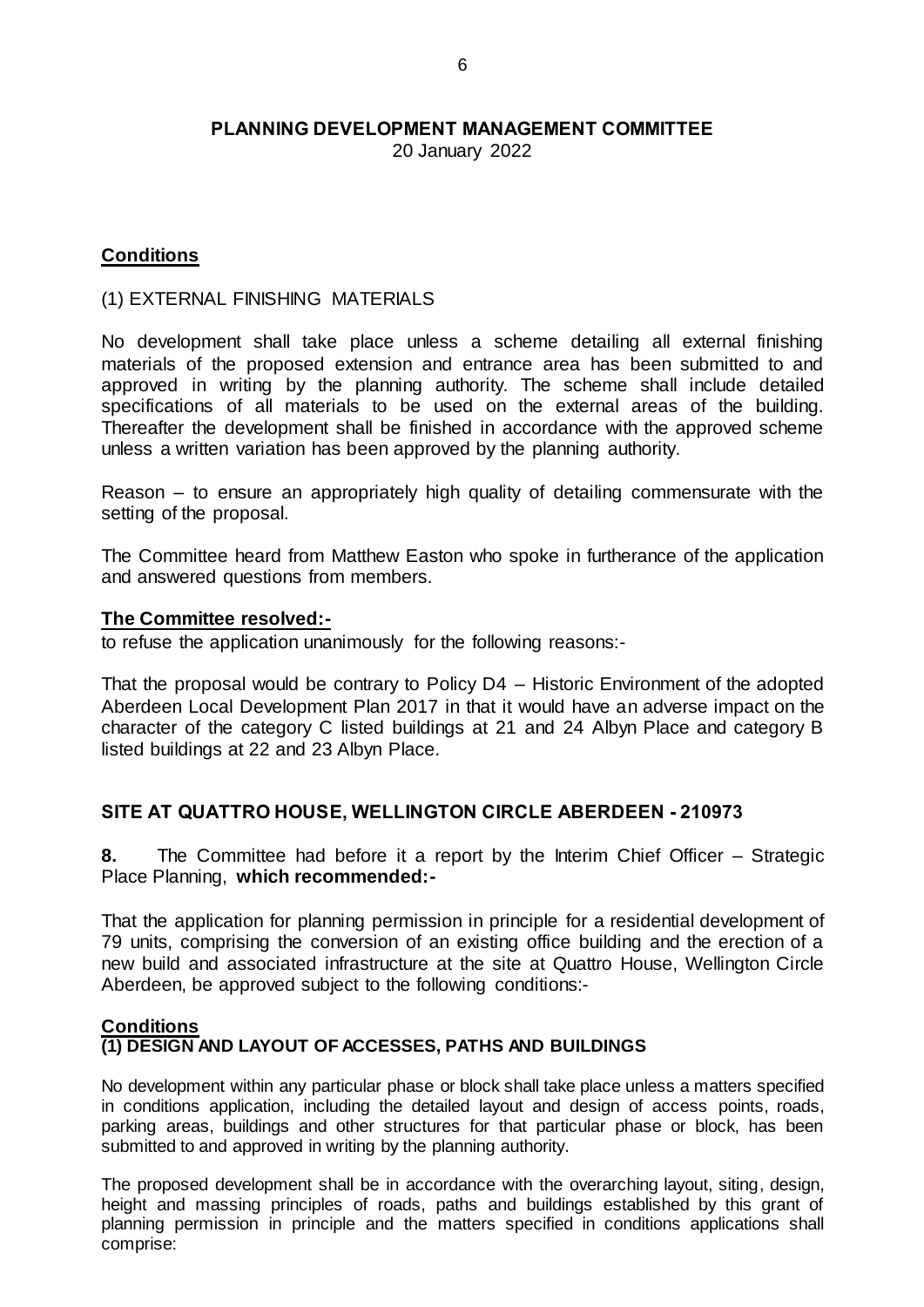20 January 2022

- a) details of existing and proposed site levels (including cross sections);
- b) details of the mix of residential unit numbers, type, size and tenure;
- c) details of layout, design and external appearance of
	- (i) vehicular and pedestrian access points (including connections to Wellington Road);
	- (ii) all buildings and ancillary structures;
	- (iii) vehicular and motorcycle parking;
	- (iv) short and long-term secure cycle parking;
	- (v) storage and collection arrangements for waste and recyclables;<br>(vi) boundary enclosures around and within the site, including de
	- boundary enclosures around and within the site, including details of any new openings in existing stone boundary walling; and
	- (vii) external lighting
- d) details of the elements of the existing building to be retained and incorporated into the alteration and extension of Block A.

Thereafter the development shall not be implemented other than in full accordance with the approved details.

Reason – to ensure a satisfactory layout and design of the development and ensure provision of a suitable level of parking.

#### **(2) LANDSCAPING**

No development within any particular phase or block shall take place unless a matters specified in conditions application including a scheme of hard and soft landscaping covering all areas of public and private open/green space for that particular phase or block has been submitted to and approved in writing by the planning authority. The scheme shall include details of –

- 1. Those areas reserved as private space and those areas that will be freely accessible for all residents and the general public;
- 2. Existing and proposed finished ground levels;
- 3. Existing landscape features, trees, woodland and vegetation to be retained or removed, following an up to date tree survey that takes account of bat roost potential and a scheme for the protection of all trees to be retained within and immediately adjacent to the site;
- 4. Existing and proposed services and utilities including cables and pipelines;
- 5. Proposed tree and shrub numbers, densities, locations, species, sizes and stage of maturity at planting.
- 6. Location, design and materials of walls, fences, gates, play equipment and street furniture;
- 7. Arrangements for the management and maintenance of existing and proposed open space, and landscaped areas; and
- 8. Proposed hard surface finishing materials.

All soft and hard landscaping proposals shall be carried out in accordance with the approved scheme and shall be completed during the planting season immediately following the commencement of each respective phase of the development or such other date as may be agreed in writing with the Planning Authority.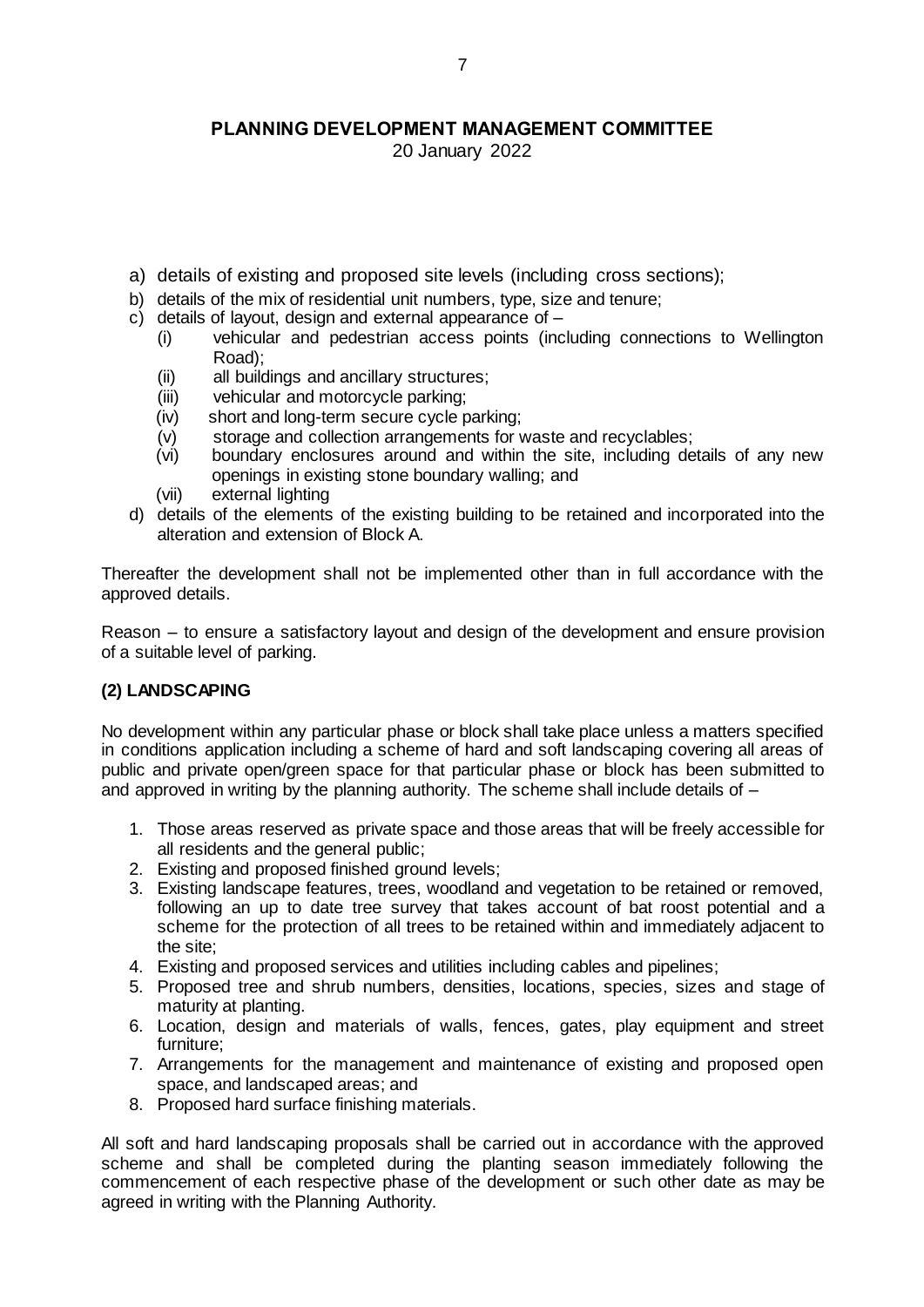20 January 2022

Any planting which, within a period of 5 years from the completion of each phase of the development, in the opinion of the Planning Authority is dying, being severely damaged or becoming seriously diseased, shall be replaced by plants of similar size and species to those originally required to be planted.

Reason – in order to integrate the development into the surrounding landscape, increasing the biodiversity and recreational value of the site and creating a suitable living environment for future residents.

### **(3) NOISE IMPACT ASSESSMENT MITIGATION**

No unit shall be occupied unless a matters specified in conditions application has been submitted to and approved in writing by the planning authority, which shall include details of compliance with all of the following mitigation measures (as recommended in the Noise Impact Assessment - Vibrock – Ref: R21.11148/4/IK - 22 November 2021):

- a) Erection of acoustic barriers 3.0 metres high along the northern boundary of the site and a 1.8 metres high around the rest of the site boundaries as detailed within section 9.1.2 and figure 5 of the Noise Impact Assessment;
- b) bedrooms are positioned on aspects with no view of the Royal Mail Depot;
- c) the gable end aspects of Block A facing the industrial commercial noise sources are designed to accommodate circulation spaces, including, but not limited to, hallways and stairwells;
- d) installation of the recommended minimum sound insulation requirements discussed in section 9.2.9 and presented in Table 5 of the Noise Impact Assessment, for the worst-case aspects including requirements to achieve nighttime 45 dB LAmax in Block B – Habitable rooms facing Wellington Circle;
- e) an appropriate form of glazing and ventilation is incorporated into the scheme's final design (with provision of associated specifications for the entire scheme to meet the criteria adopted to the satisfaction of the planning authority);

And thereafter no unit shall be occupied until the details approved in the said approved matters specified in conditions application have been fully implemented in accordance with the details so approved.

Reason: In order to ensure that a satisfactory residential environment can be created for the occupants of the proposed development.

# **(4) CONTAMINATED LAND – SITE INVESTIGATION**

No development shall take place unless a matters specified in conditions application including a scheme to address any significant risks from contamination on the site has been submitted to and approved in writing by the planning authority.

The scheme shall follow the procedures outlined in "Planning Advice Note 33 Development of Contaminated Land" and shall be conducted by a suitably qualified person in accordance with best practice as detailed in "BS10175 Investigation of Potentially Contaminated Sites - Code of Practice" and other best practice guidance and shall include:

1. an investigation to determine the nature and extent of contamination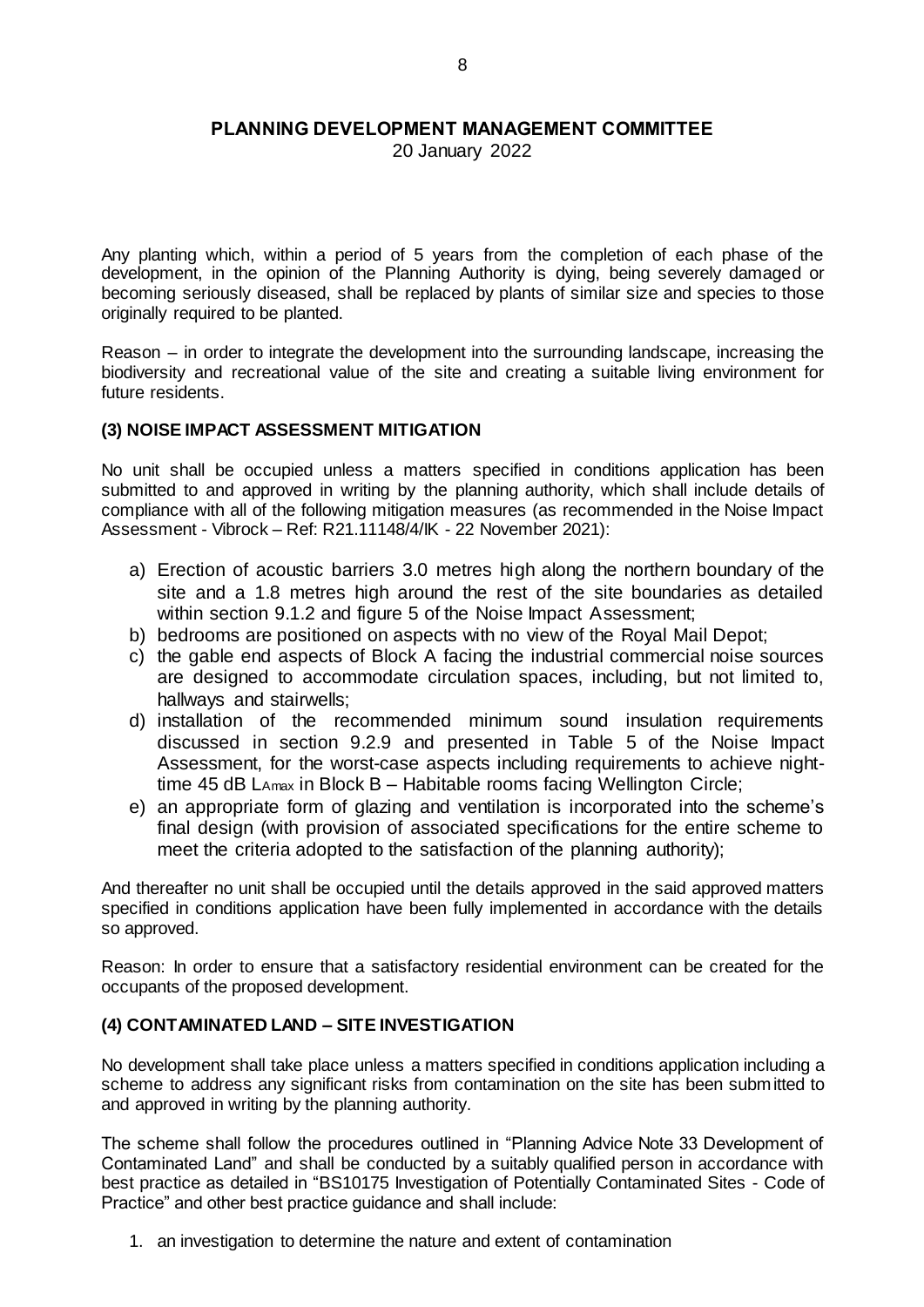20 January 2022

- 2. a site-specific risk assessment
- 3. a remediation plan to address any significant risks and ensure the site is fit for the use proposed
- 4. verification protocols to demonstrate compliance with the remediation plan

Reason: to ensure that the site is suitable for use and fit for human occupation.

#### **(5) CONTAMINATED LAND - REMEDIATION**

No building(s) on the development site shall be occupied unless a matters specified in conditions application including:

- 1. any long term monitoring and reporting that may be required by the approved scheme of contamination or remediation plan or that otherwise has been required in writing by the planning authority is being undertaken; and
- 2. a report specifically relating to the building(s) has been submitted and approved in writing by the planning authority that verifies that remedial works to fully address contamination issues related to the building(s) have been carried out, unless the planning authority has given written consent for a variation.

Has been submitted to and approved in writing by the planning authority.

The final building on the application site shall not be occupied unless a report has been submitted and approved in writing by the planning authority that verifies that the remedial works have been carried out in full accordance with the remediation plan, unless the planning authority has given written consent for a variation.

Reason: to ensure that the site is suitable for use and fit for human occupation.

#### **(6) DUST MANAGEMENT PLAN**

No development (including site stripping, service provision or establishment of site compounds) within any part of the site shall take place unless a matters specified in conditions application comprising a Dust Management Plan has been submitted to and approved in writing by the planning authority. The Dust Management Plan shall include the following;

- 1. An 'Air Quality (Dust) Risk Assessment' by a suitably qualified consultant carried out in line with the IAQM 2014 Guidance entitled 'Guidance on the Assessment of Dust from Demolition and Construction' (or equivalent as demonstrated) to predict the likely dust levels and impact on air quality including a determination of its significance; and
- 2. A plan for dust management produced in line with the aforementioned guidance and based on the outcome of the Dust Risk Assessment, detailing the necessary dust control measures to be implemented.

Reason – to control air pollution from dust associated with the construction of the development and to protect the amenity of neighbouring land uses.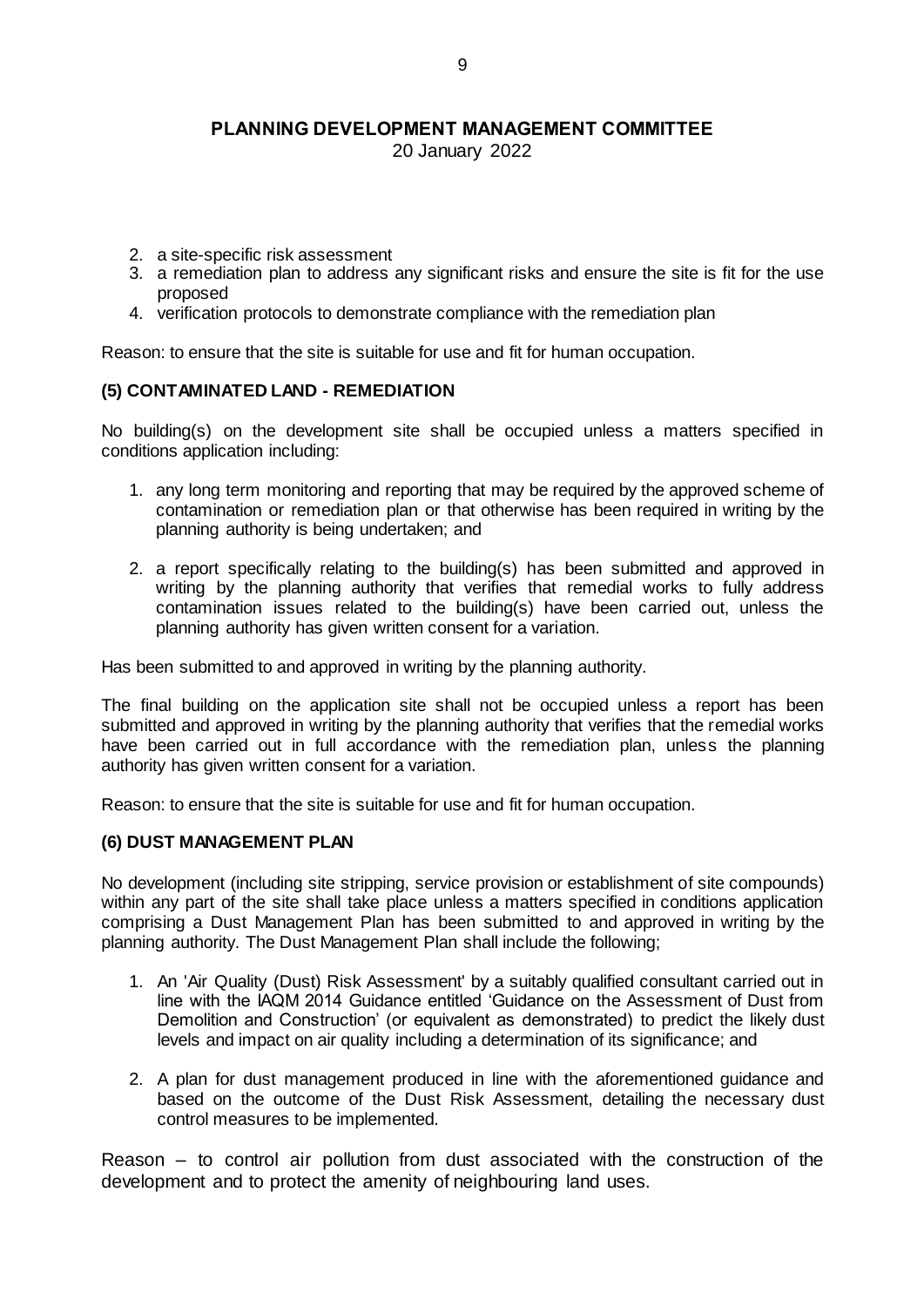20 January 2022

# **(7) SITE WASTE MANAGEMENT**

No development shall take place unless a matters specified in conditions application including a Site Waste Management Plan, detailing how construction-phase waste would be minimised and disposed of, has been submitted to and approved in writing by the planning authority.

Reason – in order to minimise waste at source on the construction site, in accordance with Scottish Planning Policy (paragraph 218).

# **(8) SURFACE WATER DRAINAGE**

No development within any particular phase or block shall take place unless a matters specified in conditions application including a detailed scheme for surface water drainage for that particular phase or block has been submitted to and approved in writing by the planning authority.

Reason – in order to ensure adequate protection of the water environment from surface water run-off and to ensure that the site can be adequately drained without increasing flood risk.

# **(9) ELECTRIC VEHICLE CHARGING POINTS**

No unit shall be occupied unless a matters specified in conditions application including:

- (i) details of the type and location of electric vehicle charging points and bays;
- (ii) markings and signage to identify the bays; and
- (iii)a phasing plan for their provision, have been submitted to and approved in writing by the planning authority.

Thereafter the charging points and bays shall be provided in accordance with the agreed phasing plan prior to the occupation.

Reason – to provide for and encourage the use of electric vehicles.

# **(10) RESIDENTIAL TRAVEL PACK**

No unit shall be occupied unless a matters specified in conditions application including a residential travel pack for that phase or block has been submitted to and approved in writing by the planning authority. Each residential travel pack shall identify details of different travel options available in the area in order to discourage the use of the private car. The approved travel pack shall be supplied to the occupants of every residential unit within that block or phase on occupation. Each Travel Plan shall identify measures to be implemented in order to discourage the use of the private car as well as the duration of the plan, system of management, monitoring, review and reporting and thereafter shall be implemented as approved.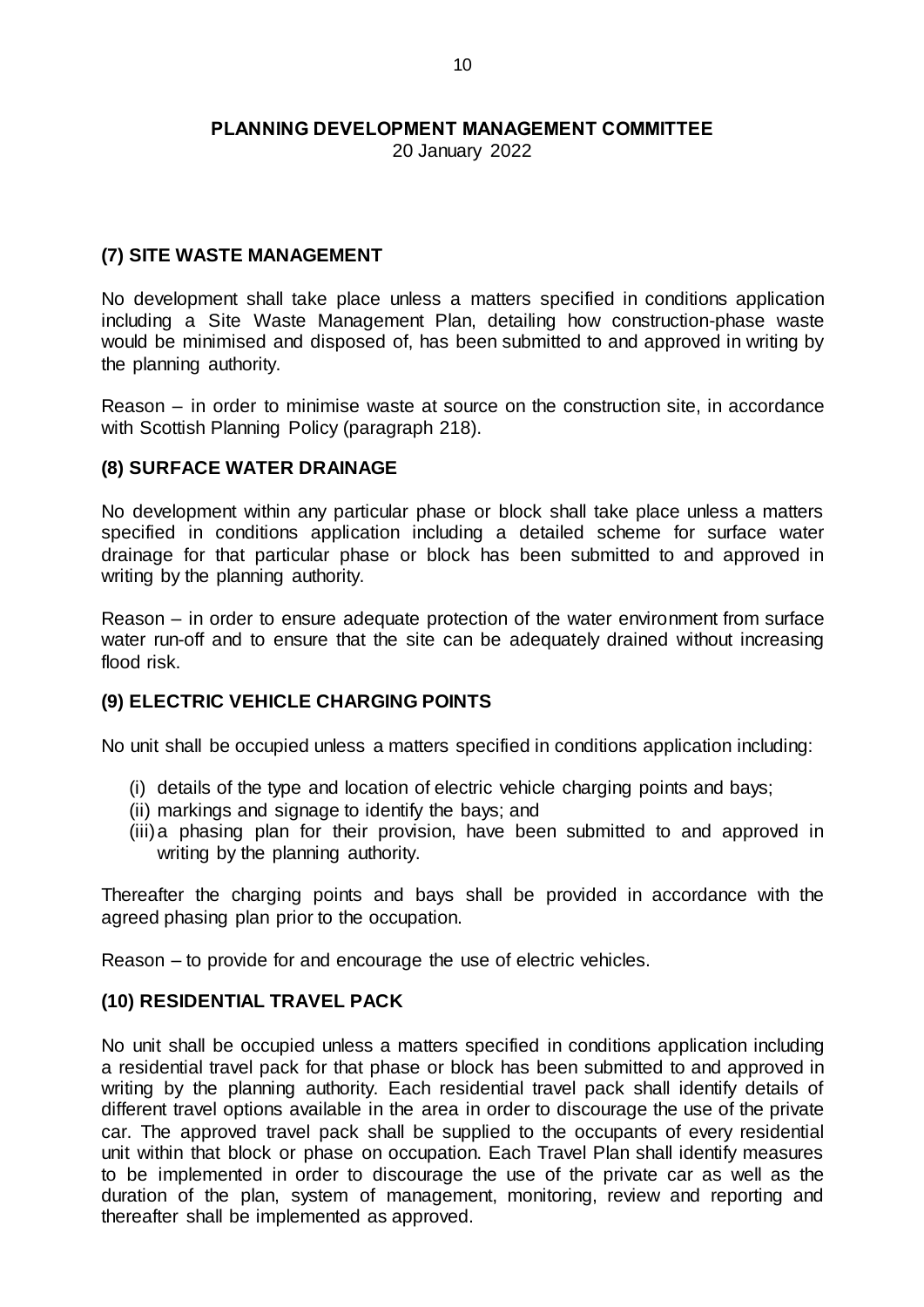20 January 2022

Reason – in order to reduce dependency on the private car for travel.

# **(11) WATER EFFICENCY STATEMENT**

No development within any particular phase or block shall take place unless a matters specified in conditions application including a water efficiency statement for that particular phase or block has been submitted to and approved in writing by the planning authority. The statement should take into account the advice provided in CIRIA publication C723 (Water sensitive urban design in the UK) and specify the measures proposed to incorporate water saving technology into the development so as to achieve gold standard for water use efficiency in domestic buildings or BREEAM level 5 for nondomestic buildings. Thereafter the approved measures shall be implemented in the construction of the development.

Reason – in order to help minimise water abstraction from the River Dee.

# **(12) LOW AND ZERO CARBON BUILDINGS**

No development within Block B shall take place unless a matters specified in conditions application comprising a scheme detailing compliance with the Council's 'Low and Zero Carbon Buildings' supplementary guidance for the building has been submitted to and approved in writing by the planning authority. Thereafter, the building shall not be occupied unless the approved measures have been implemented in full and are available for use.

Reason – in order to ensure that the development complies with the 'Low and Zero Carbon Buildings' Supplementary Guidance.

# **(13) WASTE-WATER CONNECTIONS**

No development within any particular phase or block shall take place unless a matters specified in conditions application including a scheme for the connection of buildings to the public waste water system for that particular phase or block has been submitted to and approved in writing by the planning authority. The scheme shall include confirmation from Scottish Water that connections can be made and any necessary upgrades to the public waste-water system are in place. Thereafter no building shall be occupied unless connection has been made to the public waste-water network in accordance with the approved details.

Reason – in order to ensure that sewage is satisfactorily treated and disposed of.

The Committee heard from Alex Ferguson, Planner, who spoke in furtherance of the application and answered various questions from members.

#### **The Committee resolved:-**

to refuse the application unanimously for the following reasons:-